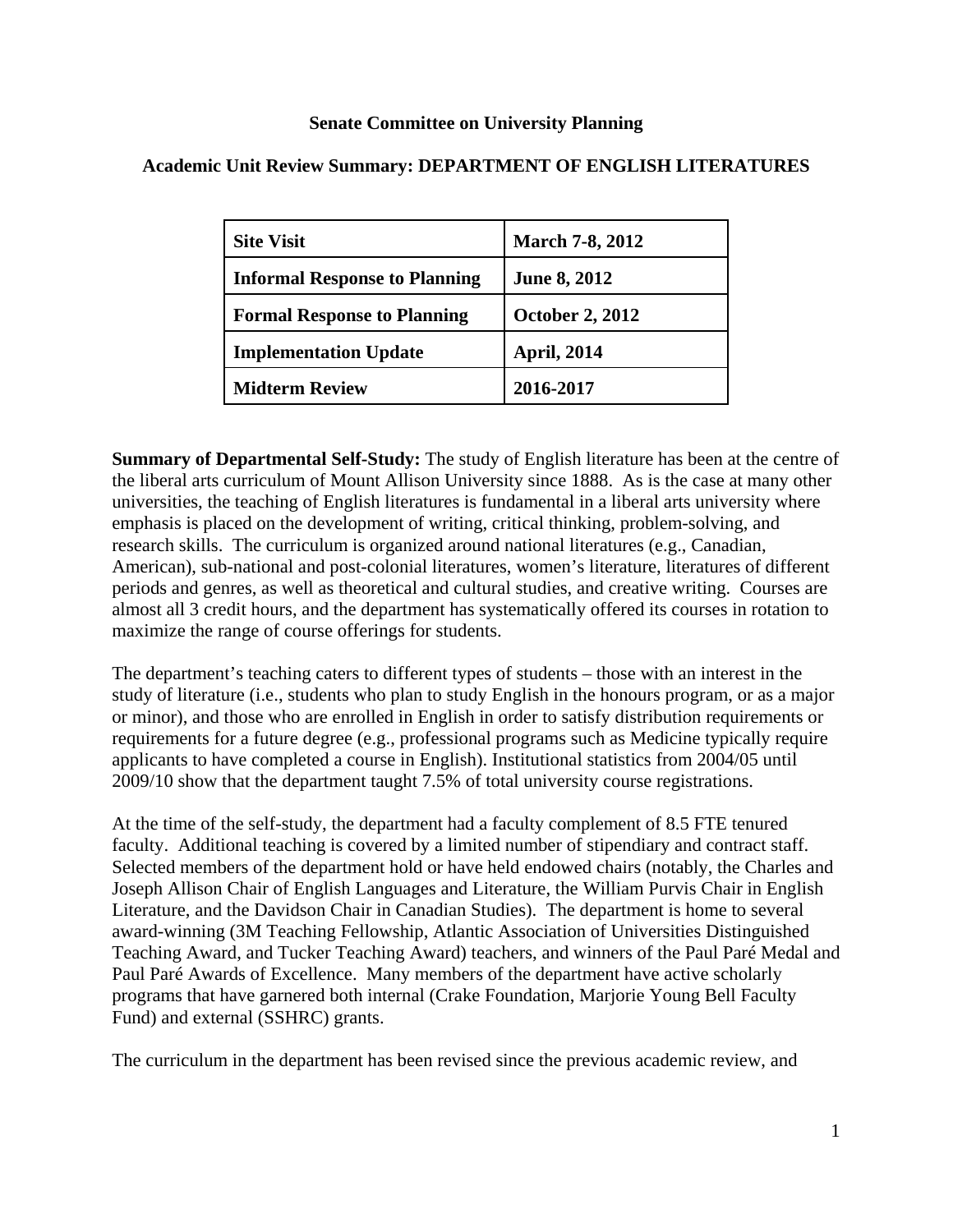these changes – along with the versatility of the academic staff – have allowed the department to offer a diverse range of courses that interest students and ensure that they are well prepared in their studies. Students who have graduated from the department have enjoyed success in their subsequent studies in graduate and professional schools, and in employment in a variety of sectors.

The department, while well-run and populated by a committed and engaged faculty and staff, has some challenges which centre on:

- the delivery of ENGL 1201;
- the impact of the changing student demographics (in particular, students with greater need for support in their writing)
- limited access to teaching assistants to serve in a supportive role in first year courses;
- limited access to stipendiary and contractually limited staff; and
- concerns about the lack of duplication of areas of expertise among the full-time faculty which has the potential to leave the department and its students vulnerable when individuals are on sabbatical or other leaves.

The department is engaged in the process of regular reflection, and is looking to develop various reforms and innovations to its courses.

**Summary of External Reviewers' Report:** The external reviewers' report spans a number of areas ranging from the infrastructure and human resources of the department, to the public profile of the department (through its website), to relations with other academic units and student groups, and matters related to curriculum, teaching, and learning. Overall, the external reviewers judged the department to be "highly functional and collegial," with faculty who are "enthusiastic teachers and researchers." The recommendations of the external reviewers are classified in several broad areas, as follows:

# *Human Resources*

- 1. Replacement of a faculty position in the areas of Canadian literature and women's literature.
- 2. Ensuring qualified support staff in the department.

# *Infrastructure*

3. Provision for consultation in the renovation of Hart Hall to ensure that modifications to classroom space align with the approaches to teaching and learning that will have maximum benefit.

# *Outreach and Public Profile of the Department*

- 4. Revision and maintenance of the website for the department as a resource for students and others interested in the activities of the members of the department.
- 5. Provision of faculty mentoring and assistance to revive the student-led English Society.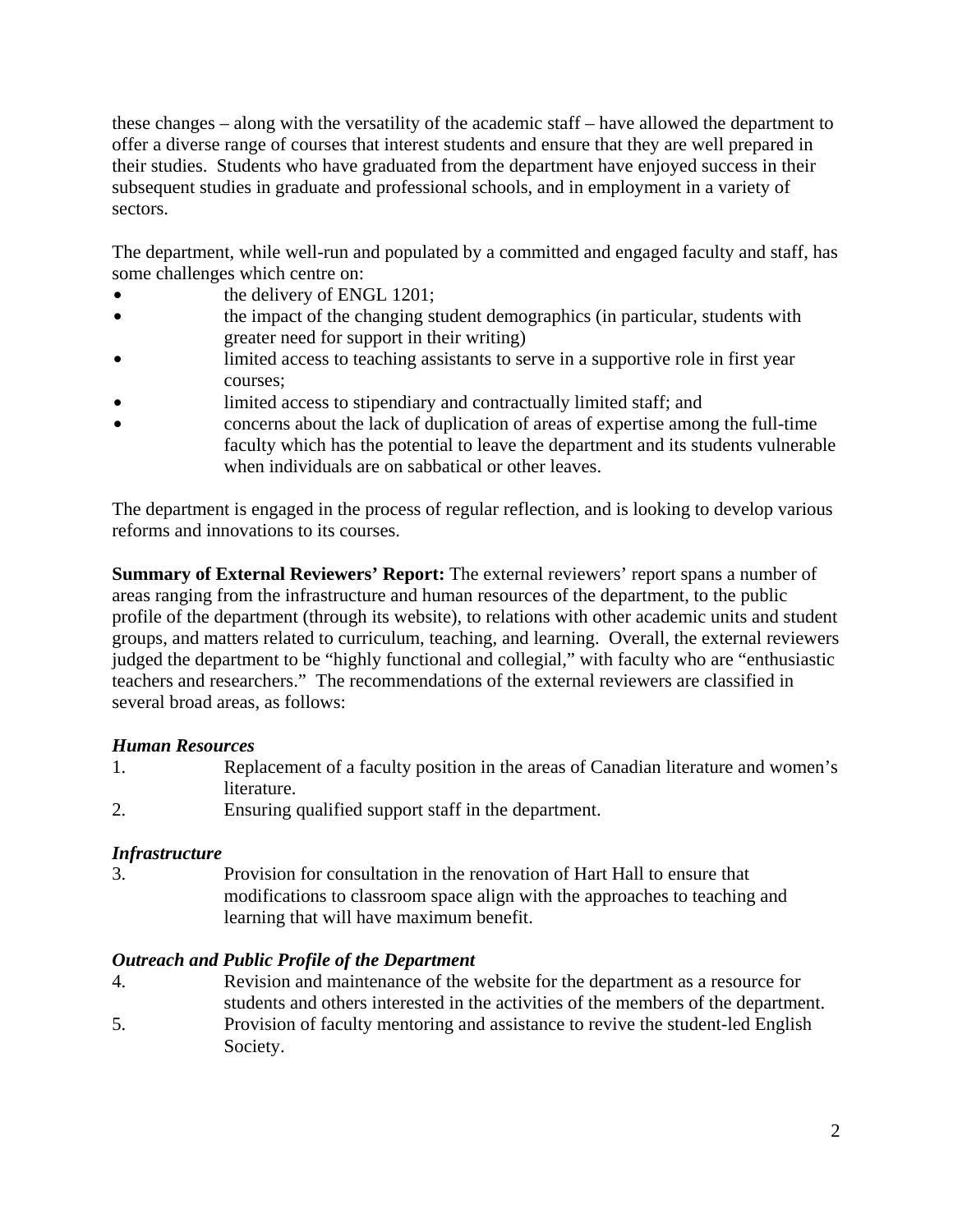#### *Collaboration with Other Units*

6. Redefinition of the relationship between Drama and the department.

#### *Curriculum, Teaching, and Learning*

| 7. | Reimaging the introductory level courses for non-specialist students.          |  |
|----|--------------------------------------------------------------------------------|--|
| 8. | Considering the adoption of tutorial-based instruction in ENGL 1201.           |  |
| 9. | Coordination of the multi-sectioned course, ENGL 1201, to ensure that students |  |
|    | are exposed to common course goals, similar content and requirements.          |  |

#### *Other*

10. Institutionalizing the services and programs currently offered through the Writing Resource Centre.

**Summary of Departmental Response:** The department is generally supportive of all of the recommendations in the external reviewers' report. Members of the department have already begun to initiate pilot projects in the curriculum. Specifically, the department is expanding its Creative Writing offerings at the introductory level; it is expanding its Film Studies course offerings; and it plans to offer major and honours students a course in research methods. As well, the department is reviewing the delivery of ENGL 1201.

**Planning Committee and Provost Response:** The Planning Committee was pleased with the tenor and substance of the reflections contained in the department's self-study and its response to the external reviewers' report.

Concerns remain in three areas. The first of these focuses on the offering of introductory level courses, and especially ENGL 1201. The process of review is already underway. One suggestion is that the review and reorganization be informed by an orientation that takes into consideration the multiple reasons why students enrol in introductory English (i.e., to study English literature for its own sake; to acquire and/or develop writing skills; to satisfy admission requirements of other degree programs such as Medicine or graduate programs; or to fulfill distribution requirements). The department may wish to consult with colleagues in Mathematics & Computer Science for a model on tailoring introductory courses to meet the needs of diverse students and to ensure their preparation as they proceed through their academic programs.

Beyond the general review and reorganization of the introductory course offerings in the department, the Planning Committee was concerned about the lack of a standardized curriculum in ENGL 1201. In general, the Planning Committee felt that the department should reflect carefully on how to ensure that students enrolled in multi-sectioned courses are not subject to curriculum and evaluation that are vastly different. The Planning Committee is satisfied that ensuring some equitable treatment across multiple sections does not mean that all sections will be exactly the same. (The principle of equitable treatment of students in multi-sectioned courses should be enshrined in a University policy.)

In order to address concerns about student preparation and writing skills, the Planning Committee reflected on several possibilities: strengthening the Writing Resource Centre (a